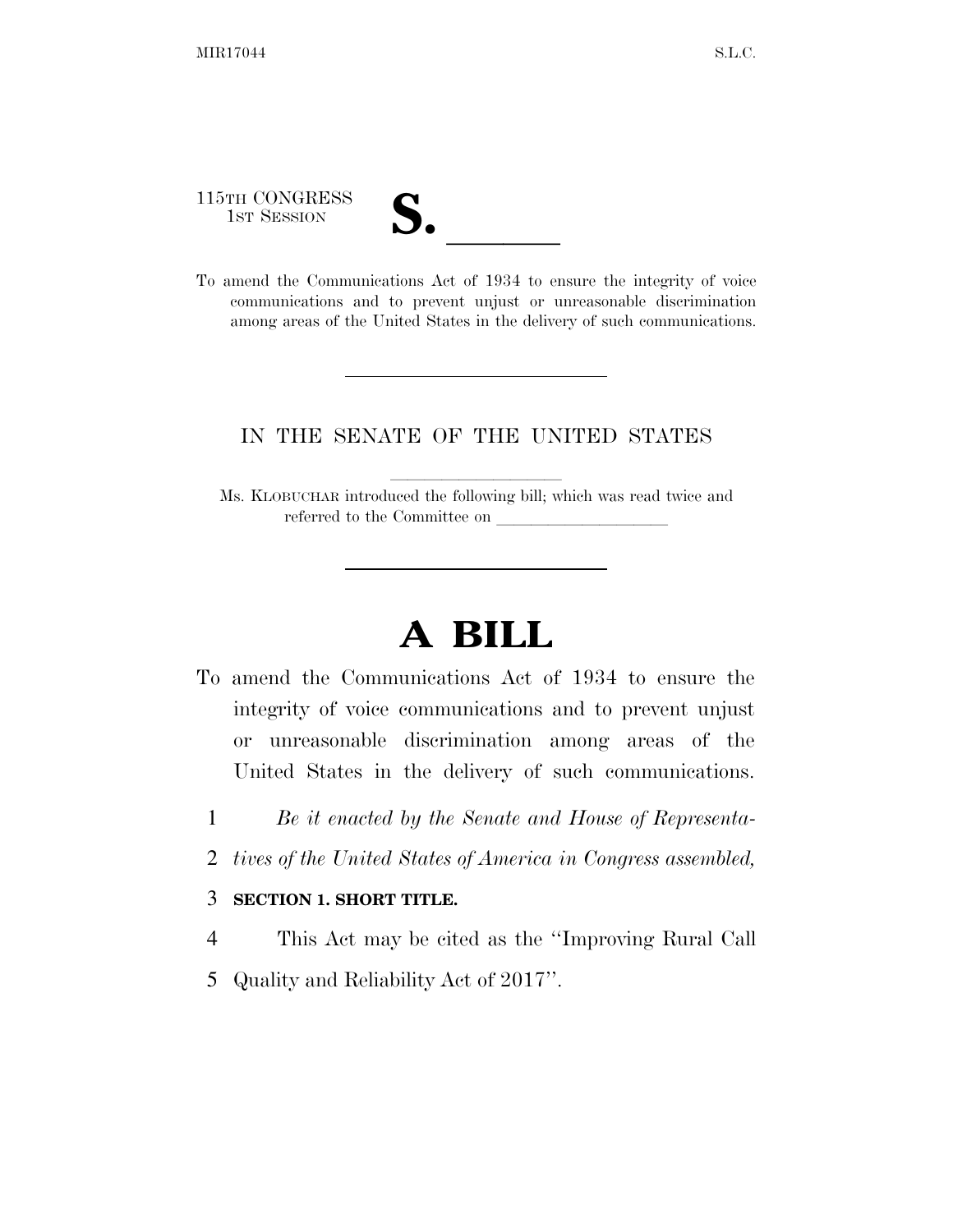$\mathfrak{D}$  **SEC. 2. ENSURING THE INTEGRITY OF VOICE COMMUNICA- TIONS.**  Part II of title II of the Communications Act of 1934 (47 U.S.C. 251 et seq.) is amended by adding at the end the following: **''SEC. 262. ENSURING THE INTEGRITY OF VOICE COMMU- NICATIONS.**  8 "(a) REGISTRATION AND COMPLIANCE BY INTER- MEDIATE PROVIDERS.—An intermediate provider that of- fers or holds itself out as offering the capability to trans- mit covered voice communications from one destination to another and that charges any rate to any other entity (in-

 cluding an affiliated entity) for the transmission shall— 14  $\frac{1}{2}$  (1) register with the Commission; and

15 "(2) comply with the service quality standards for such transmission to be established by the Com-17 mission under subsection  $(c)(1)(B)$ .

 ''(b) REQUIRED USE OF REGISTERED INTER- MEDIATE PROVIDERS.—A covered provider may not use an intermediate provider to transmit covered voice com- munications unless such intermediate provider is reg-22 istered under subsection  $(a)(1)$ .

23 "(c) COMMISSION RULES.—

 $^{(1)}$  In GENERAL.—

25 "(A) REGISTRY.—Not later than 180 days after the date of enactment of this section, the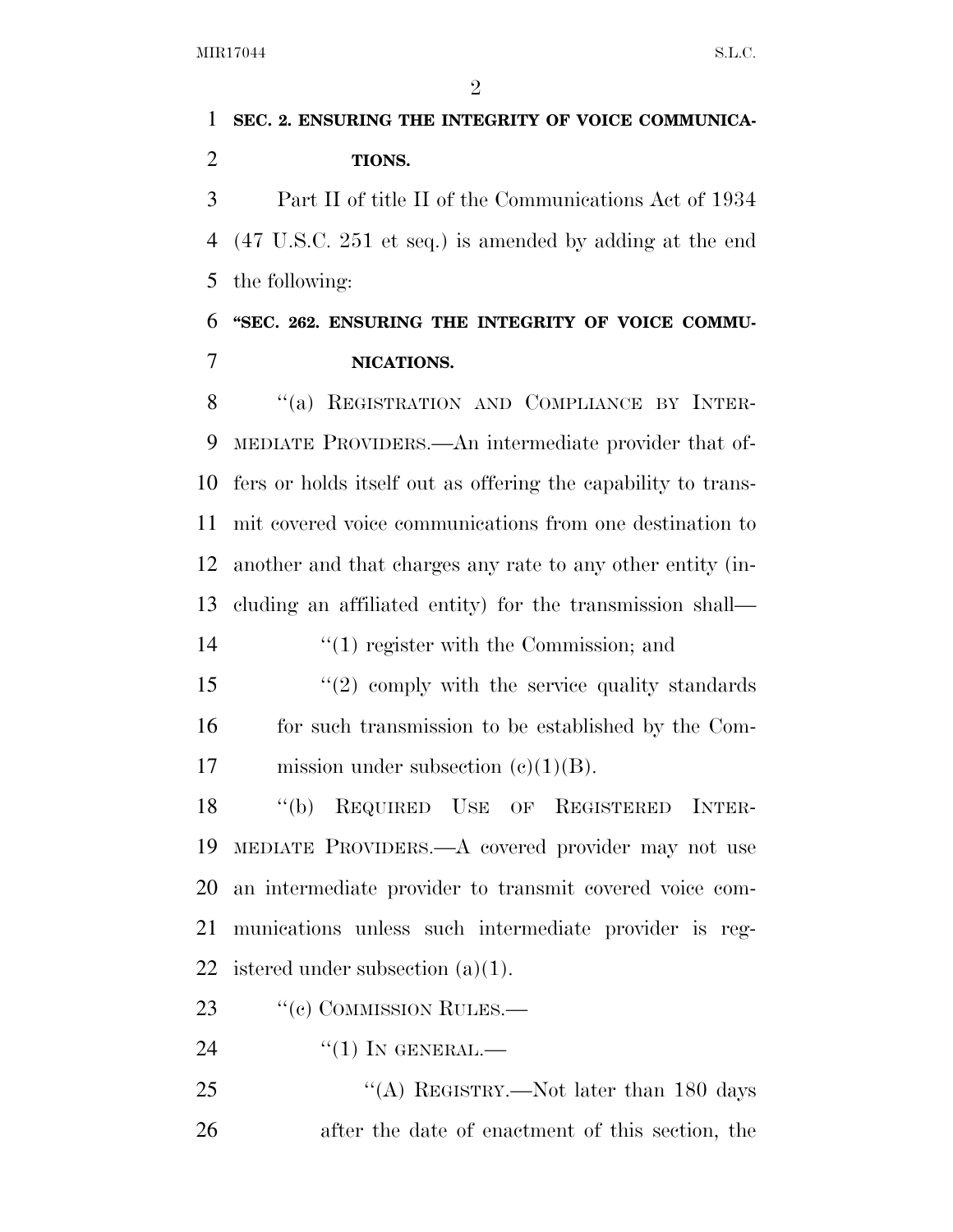Commission shall promulgate rules to establish a registry to record registrations under sub- $3 \qquad \text{section} \ (a)(1).$ 4 "(B) SERVICE QUALITY STANDARDS.—Not later than 1 year after the date of enactment of this section, the Commission shall promulgate rules to establish service quality standards for the transmission of covered voice communica- tions by intermediate providers. ''(2) REQUIREMENTS.—In promulgating the rules required by paragraph (1), the Commission shall— ''(A) ensure the integrity of the trans- mission of covered voice communications to all customers in the United States; and ''(B) prevent unjust or unreasonable dis- crimination among areas of the United States in the delivery of covered voice communications. ''(d) PUBLIC AVAILABILITY OF REGISTRY.—The Commission shall make the registry established under sub-21 section  $(c)(1)(A)$  publicly available on the website of the Commission. 23 "(e) SCOPE OF APPLICATION.—The requirements of this section shall apply regardless of the format by which

any communication or service is provided, the protocol or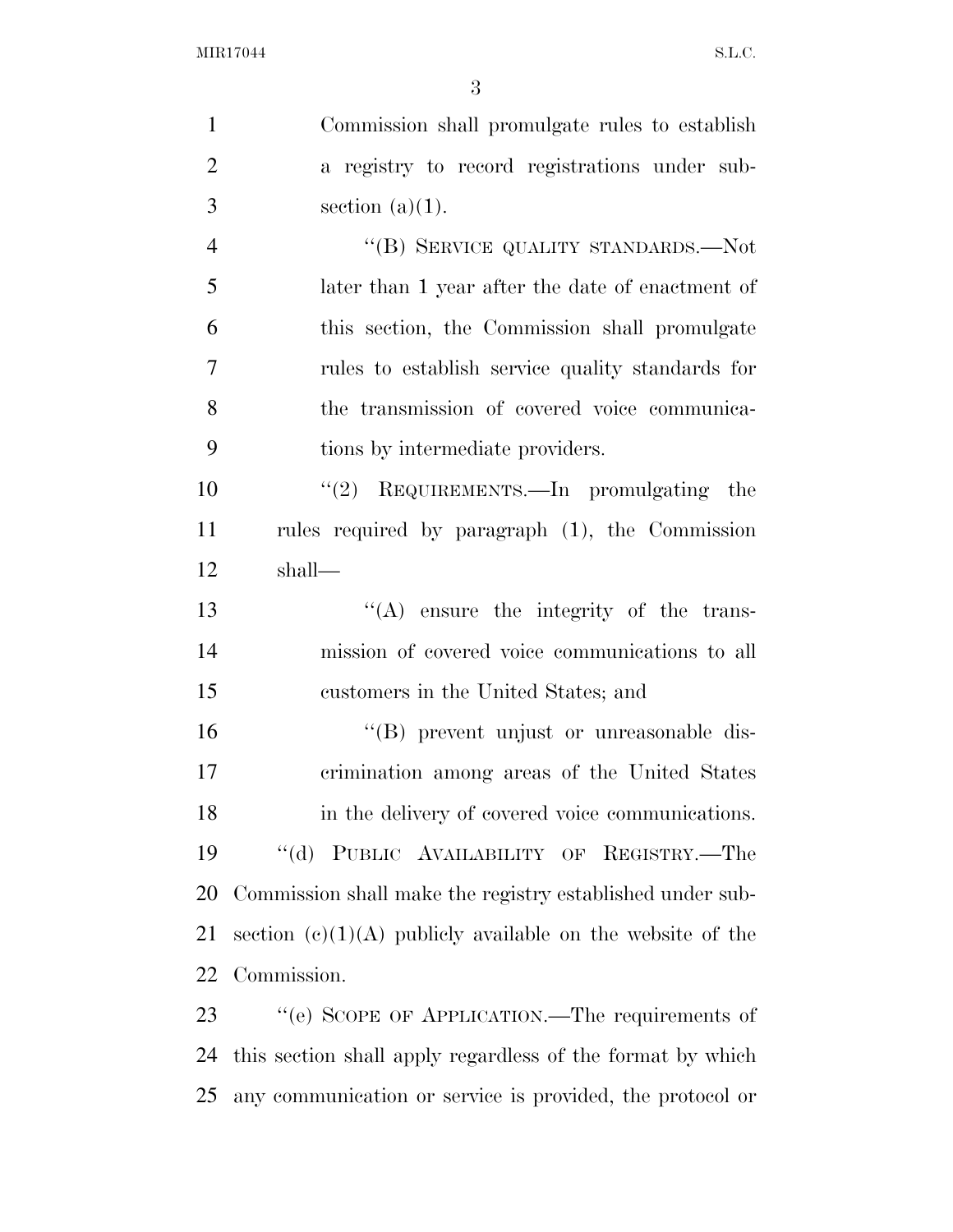MIR17044 S.L.C.

 format by which the transmission of such communication or service is achieved, or the regulatory classification of such communication or service.

 ''(f) RULE OF CONSTRUCTION.—Nothing in this sec- tion shall be construed to affect the regulatory classifica-tion of any communication or service.

 $7 \cdot$  "(g) EFFECT ON OTHER LAWS.—Nothing in this sec- tion shall be construed to preempt or expand the authority of a State public utility commission or other relevant State agency to collect data, or investigate and enforce State law and regulations, regarding the completion of intra- state voice communications, regardless of the format by which any communication or service is provided, the pro- tocol or format by which the transmission of such commu- nication or service is achieved, or the regulatory classifica-tion of such communication or service.

 ''(h) EXCEPTION.—The requirement under sub-18 section (a)(2) to comply with the service quality standards 19 established under subsection  $(e)(1)(B)$  shall not apply to a covered provider that—

21 ''(1) on or before the date that is 1 year after the date of enactment of this section, has certified as a Safe Harbor provider under section 64.2107(a) of title 47, Code of Federal Regulations, or any suc-cessor regulation; and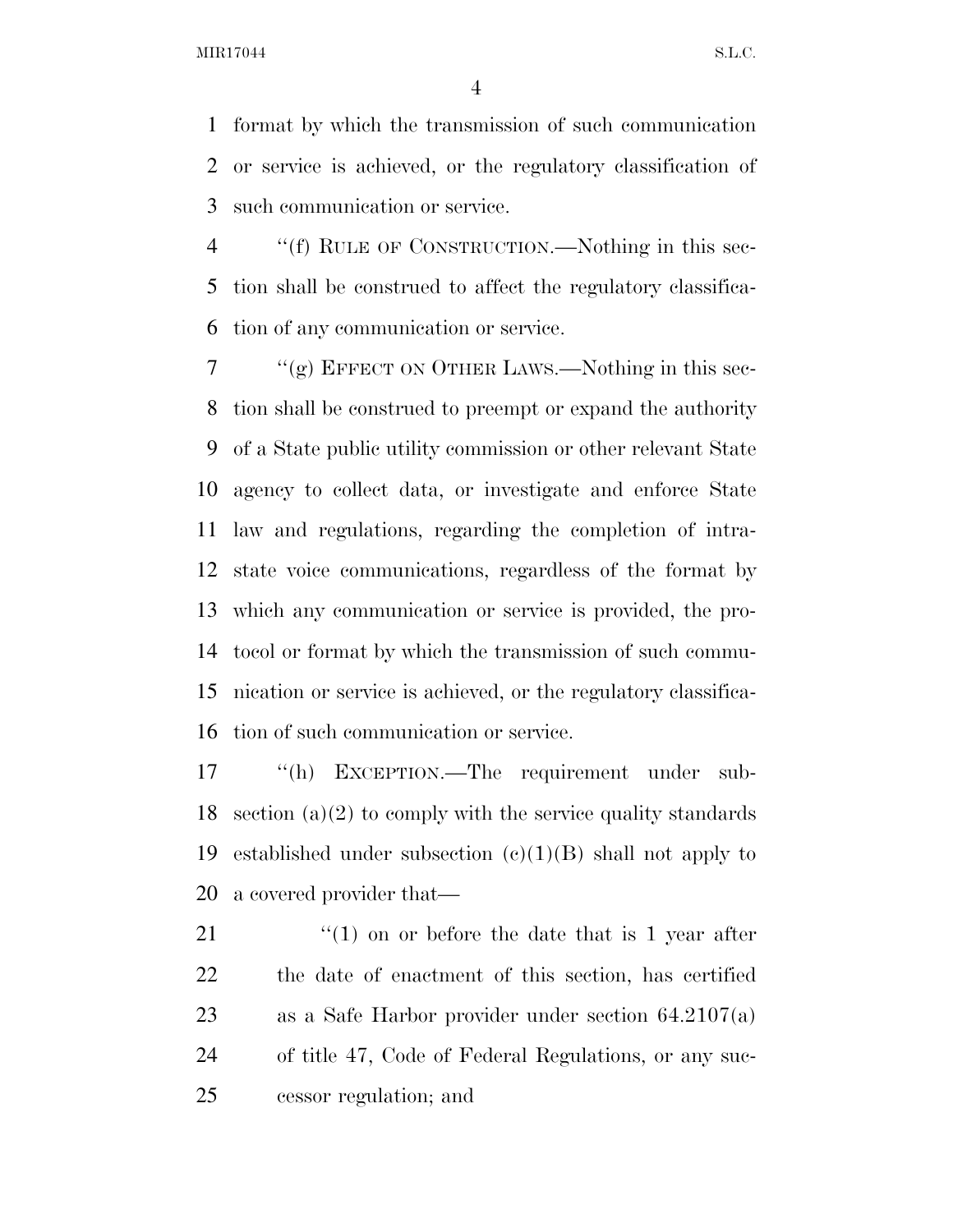| $\mathbf{1}$   | $"(2)$ continues to meet the requirements under      |
|----------------|------------------------------------------------------|
| $\overline{2}$ | such section $64.2107(a)$ .                          |
| 3              | "(i) DEFINITIONS.—In this section:                   |
| $\overline{4}$ | "(1) COVERED PROVIDER.—The term 'covered             |
| 5              | provider' has the meaning given the term in section  |
| 6              | 64.2101 of title 47, Code of Federal Regulations, or |
| $\overline{7}$ | any successor thereto.                               |
| 8              | "(2) COVERED VOICE COMMUNICATION.—The                |
| 9              | term 'covered voice communication' means a voice     |
| 10             | communication (including any related signaling in-   |
| 11             | formation) that is generated—                        |
| 12             | "(A) from the placement of a call from a             |
| 13             | connection using a North American Numbering          |
| 14             | Plan resource or a call placed to a connection       |
| 15             | using such a numbering resource; and                 |
| 16             | "(B) through any service provided by a               |
| 17             | covered provider.                                    |
| 18             | "(3) INTERMEDIATE PROVIDER.—The term 'in-            |
| 19             | termediate provider' means any entity that—          |
| 20             | $\lq\lq$ enters into a business arrangement          |
| 21             | with a covered provider or other intermediate        |
| 22             | provider for the specific purpose of carrying,       |
| 23             | routing, or transmitting voice traffic that is       |
| 24             | generated from the placement of a call placed—       |